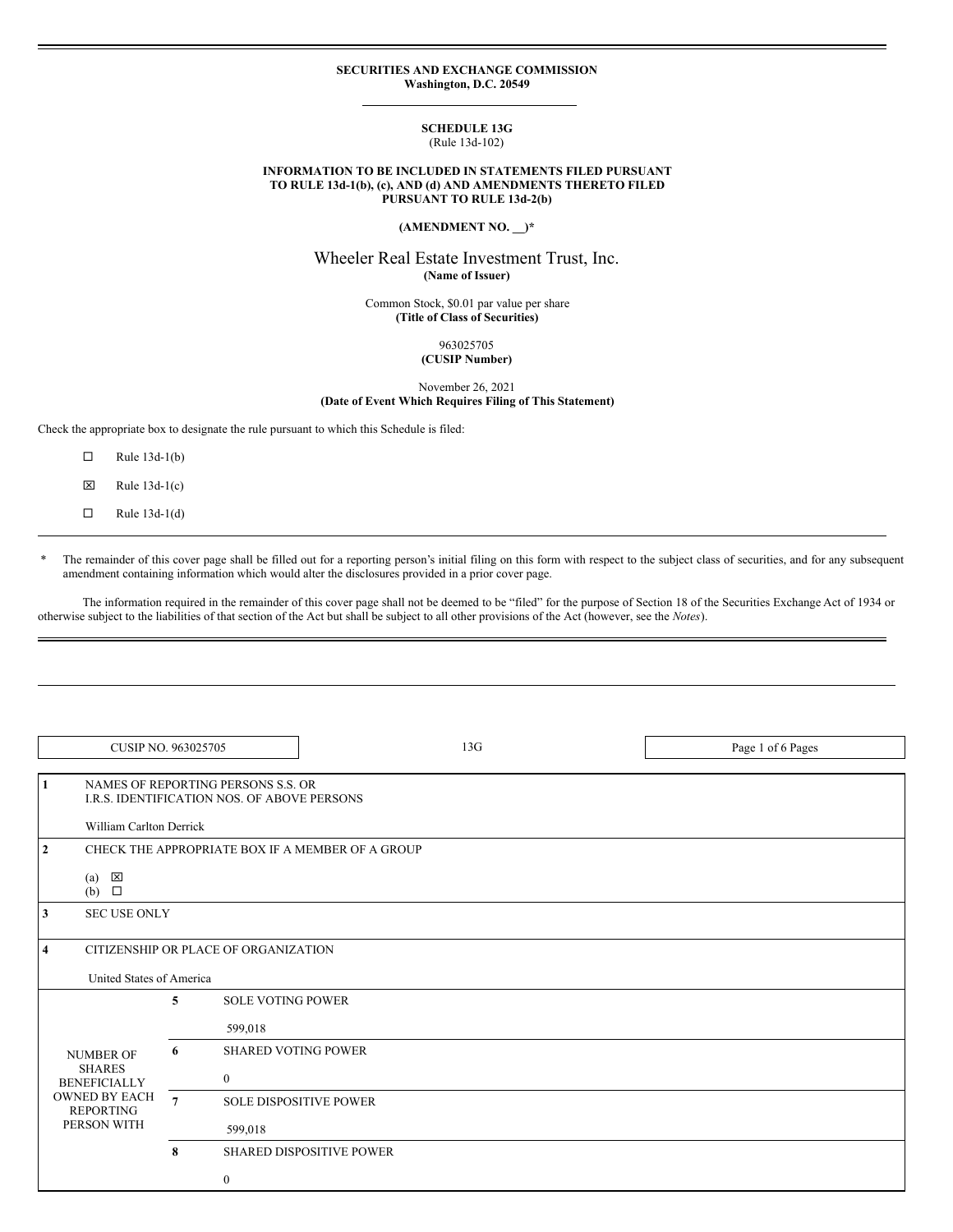| $\overline{9}$ | AGGREGATE AMOUNT BENEFICIALLY OWNED BY EACH REPORTING PERSON |
|----------------|--------------------------------------------------------------|

|    | 1,165,754                                                          |
|----|--------------------------------------------------------------------|
| 10 | CHECK BOX IF THE AGGREGATE AMOUNT IN ROW 9 EXCLUDES CERTAIN SHARES |
| 11 | PERCENT OF CLASS REPRESENTED BY AMOUNT IN ROW 9                    |
|    | 11.40%                                                             |
| 12 | <b>TYPE OF REPORTING PERSON</b>                                    |
|    | IN                                                                 |

| <b>CUSIP NO. 963025705</b>                       |                                                                    |                                                                                   | 13G                                                          | Page 2 of 6 Pages |
|--------------------------------------------------|--------------------------------------------------------------------|-----------------------------------------------------------------------------------|--------------------------------------------------------------|-------------------|
| 1<br><b>Bruce William Derrick</b>                |                                                                    | NAMES OF REPORTING PERSONS S.S. OR<br>I.R.S. IDENTIFICATION NOS. OF ABOVE PERSONS |                                                              |                   |
| $\mathbf{2}$                                     |                                                                    |                                                                                   | CHECK THE APPROPRIATE BOX IF A MEMBER OF A GROUP             |                   |
| $(a) \quad \boxed{\boxtimes}$<br>$(b)$ $\square$ |                                                                    |                                                                                   |                                                              |                   |
| <b>SEC USE ONLY</b><br>3                         |                                                                    |                                                                                   |                                                              |                   |
| CITIZENSHIP OR PLACE OF ORGANIZATION<br>4        |                                                                    |                                                                                   |                                                              |                   |
| United States of America                         |                                                                    |                                                                                   |                                                              |                   |
|                                                  | 5                                                                  | <b>SOLE VOTING POWER</b>                                                          |                                                              |                   |
|                                                  |                                                                    | 566,734                                                                           |                                                              |                   |
| <b>NUMBER OF</b>                                 | 6                                                                  | <b>SHARED VOTING POWER</b>                                                        |                                                              |                   |
| <b>SHARES</b><br><b>BENEFICIALLY</b>             |                                                                    | $\bf{0}$                                                                          |                                                              |                   |
| <b>OWNED BY EACH</b><br><b>REPORTING</b>         | $\overline{7}$                                                     | <b>SOLE DISPOSITIVE POWER</b>                                                     |                                                              |                   |
| PERSON WITH                                      |                                                                    | 566,734                                                                           |                                                              |                   |
|                                                  | 8                                                                  |                                                                                   | SHARED DISPOSITIVE POWER                                     |                   |
|                                                  |                                                                    | $\boldsymbol{0}$                                                                  |                                                              |                   |
| 9                                                |                                                                    |                                                                                   | AGGREGATE AMOUNT BENEFICIALLY OWNED BY EACH REPORTING PERSON |                   |
| 1,165,754                                        |                                                                    |                                                                                   |                                                              |                   |
| 10<br>$\Box$                                     | CHECK BOX IF THE AGGREGATE AMOUNT IN ROW 9 EXCLUDES CERTAIN SHARES |                                                                                   |                                                              |                   |
| 11                                               | PERCENT OF CLASS REPRESENTED BY AMOUNT IN ROW 9                    |                                                                                   |                                                              |                   |
| 11.40%                                           |                                                                    |                                                                                   |                                                              |                   |
| 12<br>TYPE OF REPORTING PERSON                   |                                                                    |                                                                                   |                                                              |                   |
| IN                                               |                                                                    |                                                                                   |                                                              |                   |

CUSIP NO. 963025705 13G Page 3 of 6 Pages

Item 1. (a) **Name of Issuer:**

Wheeler Real Estate Investment Trust, Inc.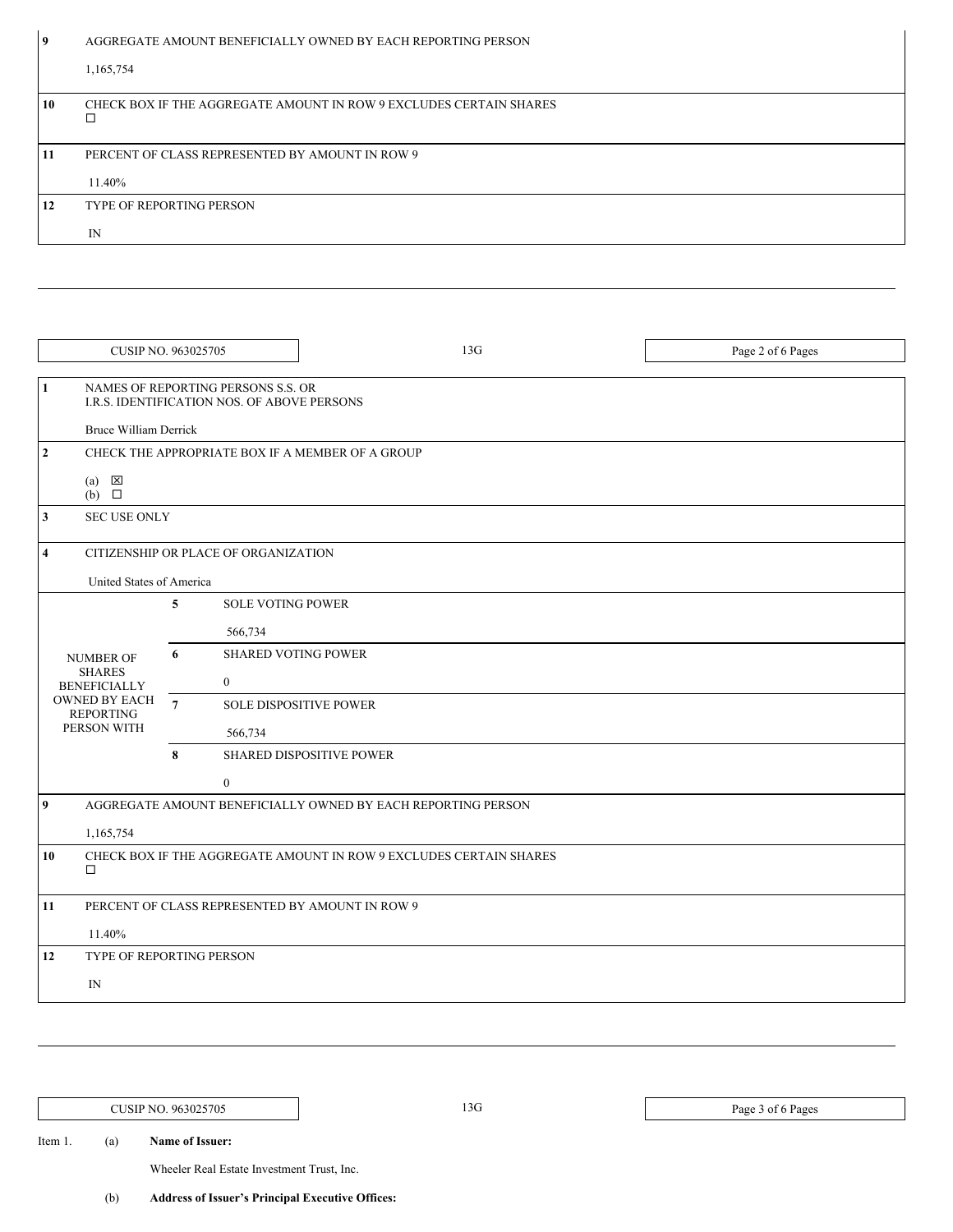Riversedge North 2529 Virginia Beach Boulevard Suite 200, Virginia Beach, VA 23452

#### Item 2. (a) **Name of Person Filing:**

This Schedule 13G is being jointly filed by William Carlton Derrick ("WCD") and Bruce William Derrick ("BWD" and together with WCD, each, a "Reporting Person" and, collectively, the "Reporting Persons") with respect to shares of Common Stock of the Issuer (the "Common Stock") owned beneficially by the Reporting Persons.

#### (b) **Address of Principal Business Office or, if None, Residence:**

3900 Essex Lane, Suite 340 Houston, Texas 77027

### (c) **Citizenship:**

Each of the Reporting Persons are U.S. citizens.

### (d) **Title of Class of Securities:**

Common Stock

## (e) **CUSIP Number:**

963025705

## Item 3. If This Statement is Filed Pursuant to Rule 13d-1(b), or 13d-2(b) or (c), Check Whether the Person Filing is a:

(a)  $\Box$  Broker or dealer registered under Section 15 of the Exchange Act.

- (b)  $\Box$  Bank as defined in Section 3(a)(6) of the Exchange Act.
- (c)  $\Box$  Insurance company as defined in Section 3(a)(19) of the Exchange Act.
- (d)  $\Box$  Investment company registered under Section 8 of the Investment Company Act.
- (e  $\Box$  An investment adviser in accordance with Rule 13d-1(b)(1)(ii)(E);
- (f)  $\Box$  An employee benefit plan or endowment fund in accordance with Rule 13d-1(b)(1)(ii)(F);

| CUSIP NO. 963025705                                                                               | 13G | Page 4 of 6 Pages |
|---------------------------------------------------------------------------------------------------|-----|-------------------|
| A parent holding company or control person in accordance with Rule $13d-1(b)(1)(ii)(G)$ ;<br>(စ္) |     |                   |

- 
- (h)  $\Box$  A savings association as defined in Section 3(b) of the Federal Deposit Insurance Act;
- (i)  $\Box$  A church plan that is excluded from the definition of an investment company under Section 3(c)(14) of the Investment Company Act;
- (j)  $\Box$  Group, in accordance with Rule 13d-1(b)(1)(ii)(J).

## Item 4. **Ownership.**

The information set forth in Rows 5 through 11 of the cover page for each Reporting Person is hereby incorporated by reference into this Item 4 for each such Reporting Person. The percentages reported herein have been determined by dividing the number of shares of Common Stock deemed to be beneficially owned by each of the Reporting Persons by 10,229,441, the number of shares of Common Stock outstanding as of November 8, 2021, as reported in the Quarterly Report on Form 10-Q filed by the Issuer on November 9, 2021, and the shares of Common Stock, par value \$0.01 per share, of the Issuer issuable upon (a) the potential conversion of up to an aggregate principal amount of \$700,675 of the Issuer's 7.00% Senior Subordinated Convertible Notes Due 2031 (the "Notes") into up to 112,508 shares of Common Stock (applying the conversion price and other assumptions stated in the following paragraph); (b) the potential conversion of up to 249,750 shares of Series D Convertible Preferred Stock into up to 368,146 shares of Common Stock; and (c) the potential conversion of up to 24,000 shares of Series B Convertible Preferred Stock into up to 15,000 shares of Common Stock.

In addition, as of December 3, 2021, the Reporting Persons collectively beneficially owned 249,750 shares of the Issuer's Series D Convertible Preferred Stock 24,000 shares of the Issuer's Series B Convertible Preferred Stock, and an aggregate principal amount of \$700,675 of the Issuer's 7.00% Senior Subordinated Convertible Notes Due 2031. The Notes are convertible, in whole or in part, at the election of the holder of the Notes, at any time into shares of Common Stock at a conversion price of \$6.25 per share (four shares for each \$25.00 of principal amount of Notes being converted), and the Reporting Persons have used this conversion price for purposes of the figures reported in this Schedule 13G. If at any time after September 21, 2023 holders of the Issuer's 8.75% Series D Cumulative Convertible Preferred Stock (the "Series D Preferred Stock") have required the Issuer to redeem (payable in cash or stock) in the aggregate at least 100,000 shares of Series D Preferred Stock, then the conversion price will be adjusted to the lower of (i) a 45% discount to the conversion price and (ii) a 45% discount to the lowest price at which any holder of Series D Preferred Stock converted into shares of Common Stock. The Notes bear interest at the rate of 7% per annum. Interest on the Notes may be payable, at the Issuer's election, in cash, in shares of the Issuer's 9% Series B Preferred Stock (the "Series B Preferred Stock") or in shares of Series D Preferred Stock, in each case as set forth in the Notes, which Series B Preferred Stock and Series D Preferred Stock are both in turn convertible into shares of Common Stock at the option of the holder thereof at any time. For purposes of the figures reported in this Schedule 13G, the Reporting Persons have assumed that all such interest will be paid in cash.

#### Item 5. **Ownership of Five Percent or Less of a Class.**

If this statement is being filed to report the fact that as of the date hereof the reporting person has ceased to be the beneficial owner of more than five percent of the class of securities, check the following [ ]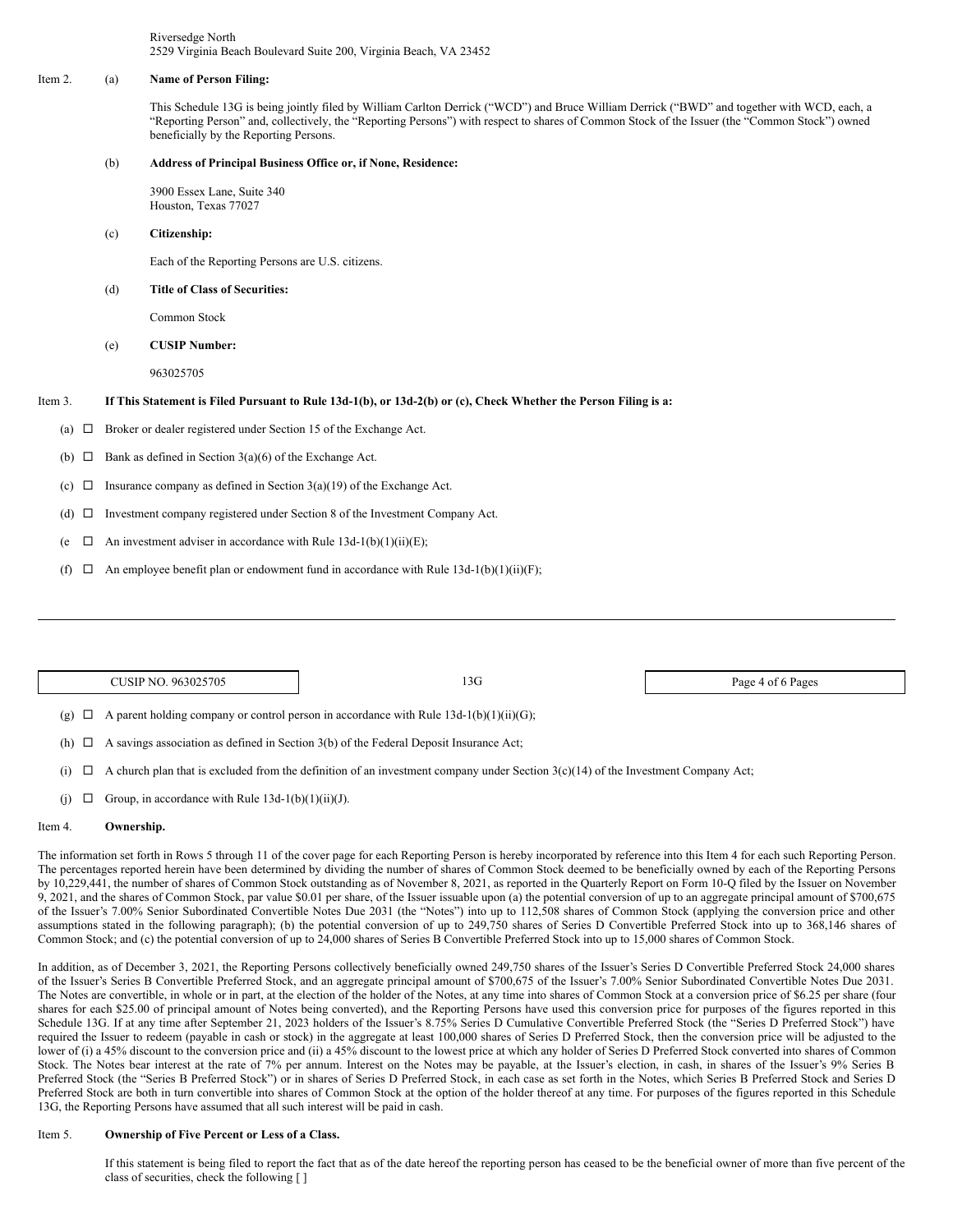|                  | CUSIP NO. 963025705                                              | 13G                                                                                                                                                                                                                                                                                                                                               | Page 5 of 6 Pages |
|------------------|------------------------------------------------------------------|---------------------------------------------------------------------------------------------------------------------------------------------------------------------------------------------------------------------------------------------------------------------------------------------------------------------------------------------------|-------------------|
| Item 6.          | Ownership of More than Five Percent on Behalf of Another Person. |                                                                                                                                                                                                                                                                                                                                                   |                   |
|                  | Not applicable                                                   |                                                                                                                                                                                                                                                                                                                                                   |                   |
| Item 7.          |                                                                  | Identification and Classification of the Subsidiary Which Acquired the Security Being Reported on by the Parent Holding Company or Control Person.                                                                                                                                                                                                |                   |
|                  | Not applicable                                                   |                                                                                                                                                                                                                                                                                                                                                   |                   |
| Item 8.          | Identification and Classification of Members of the Group.       |                                                                                                                                                                                                                                                                                                                                                   |                   |
|                  | See Item 2(a) above.                                             |                                                                                                                                                                                                                                                                                                                                                   |                   |
| Item 9.          | Notice of Dissolution of Group.                                  |                                                                                                                                                                                                                                                                                                                                                   |                   |
|                  | Not applicable                                                   |                                                                                                                                                                                                                                                                                                                                                   |                   |
| Item 10.         | Certification.                                                   |                                                                                                                                                                                                                                                                                                                                                   |                   |
|                  | transaction having that purpose or effect.                       | By signing below I certify that, to the best of my knowledge and belief, the securities referred to above were not acquired and are not held for the purpose of or<br>with the effect of changing or influencing the control of the issuer of the securities and were not acquired and are not held in connection with or as a participant in any |                   |
|                  | CUSIP NO. 963025705                                              | 13G                                                                                                                                                                                                                                                                                                                                               | Page 6 of 6 Pages |
|                  |                                                                  |                                                                                                                                                                                                                                                                                                                                                   |                   |
|                  |                                                                  | Signature                                                                                                                                                                                                                                                                                                                                         |                   |
|                  |                                                                  | After reasonable inquiry and to the best of my knowledge and belief, I certify that the information set forth in this statement is true, complete and correct.                                                                                                                                                                                    |                   |
|                  |                                                                  | <b>William Carlton Derrick</b>                                                                                                                                                                                                                                                                                                                    |                   |
|                  |                                                                  | /s/ William C. Derrick<br>Name: William C. Derrick                                                                                                                                                                                                                                                                                                |                   |
|                  |                                                                  | December 3, 2021<br>Date:                                                                                                                                                                                                                                                                                                                         |                   |
|                  |                                                                  | <b>Bruce William Derrick</b>                                                                                                                                                                                                                                                                                                                      |                   |
|                  |                                                                  | /s/ Bruce W. Derrick<br>By:                                                                                                                                                                                                                                                                                                                       |                   |
|                  |                                                                  | Name: Bruce W. Derrick                                                                                                                                                                                                                                                                                                                            |                   |
|                  |                                                                  | December 3, 2021<br>Date:                                                                                                                                                                                                                                                                                                                         |                   |
|                  |                                                                  |                                                                                                                                                                                                                                                                                                                                                   |                   |
|                  |                                                                  |                                                                                                                                                                                                                                                                                                                                                   |                   |
|                  |                                                                  |                                                                                                                                                                                                                                                                                                                                                   |                   |
|                  | CUSIP NO. 963025705                                              | 13G                                                                                                                                                                                                                                                                                                                                               |                   |
|                  |                                                                  | EXHIBIT INDEX TO SCHEDULE 13G                                                                                                                                                                                                                                                                                                                     |                   |
| <b>EXHIBIT 1</b> |                                                                  |                                                                                                                                                                                                                                                                                                                                                   |                   |
|                  |                                                                  | Joint Filing Agreement, dated as of December 3, 2021, by and between William C. Derrick and Bruce W. Derrick.                                                                                                                                                                                                                                     |                   |
|                  |                                                                  |                                                                                                                                                                                                                                                                                                                                                   |                   |
|                  |                                                                  |                                                                                                                                                                                                                                                                                                                                                   |                   |
|                  |                                                                  |                                                                                                                                                                                                                                                                                                                                                   |                   |
|                  | CUSIP NO. 963025705                                              | 13G                                                                                                                                                                                                                                                                                                                                               |                   |
|                  |                                                                  |                                                                                                                                                                                                                                                                                                                                                   | <b>EXHIBIT 1</b>  |
|                  |                                                                  | JOINT FILING AGREEMENT                                                                                                                                                                                                                                                                                                                            |                   |

Pursuant to Rule 13d-1(k)(1) under the Securities Exchange Act of 1934, the undersigned agree, as of December 3, 2021, that only one statement containing the information required by Schedule 13G, and each amendment thereto, need be filed with respect to the ownership by each of the undersigned of shares of Common Stock of Wheeler Real